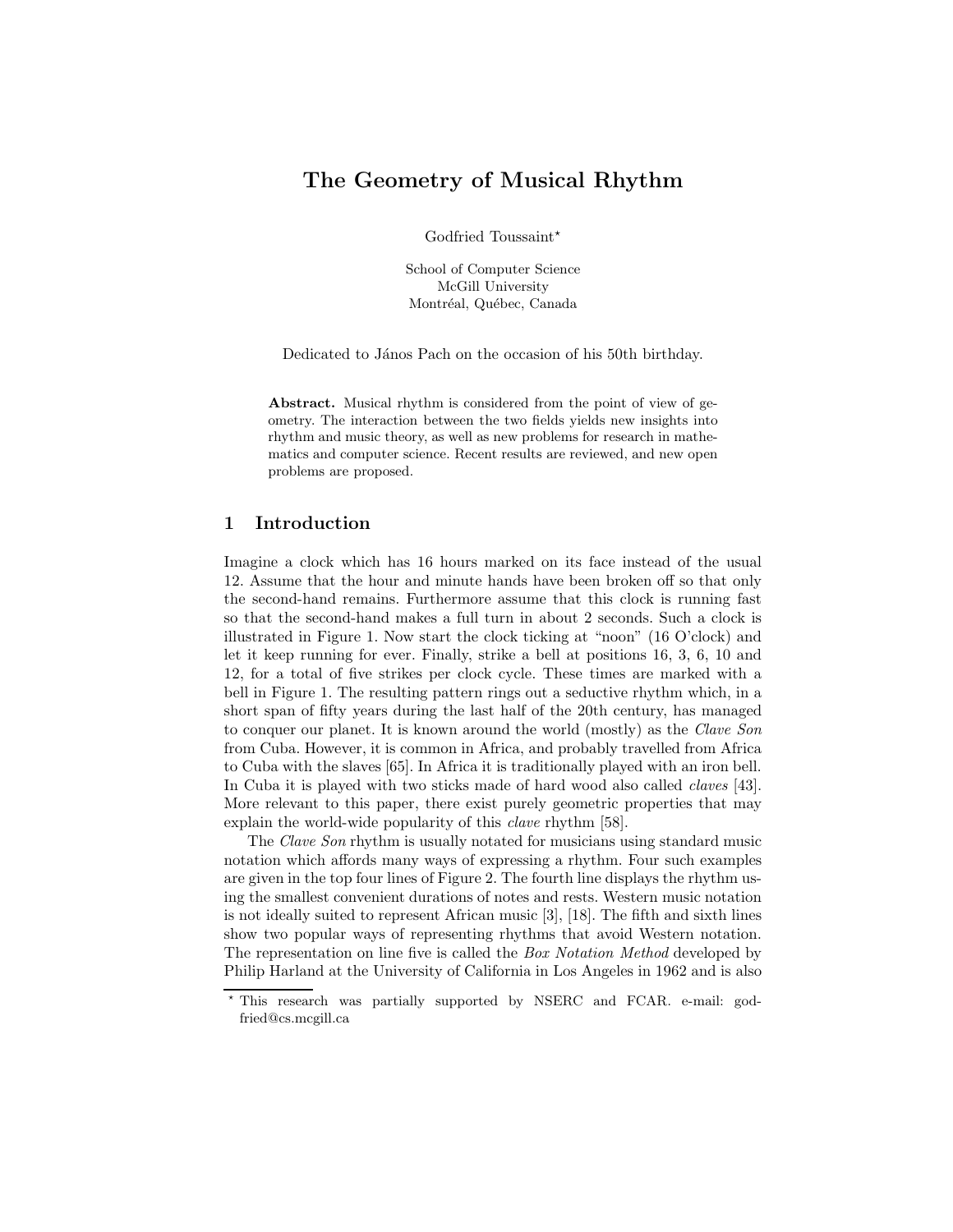

Fig. 1. A clock divided into sixteen equal intervals of time.



Fig. 2. Eight common ways of representing the *clave Son* rhythm.

known as TUBS (Time Unit Box System). The TUBS representation is popular among ethnomusicologists [18], and invaluable to percussionists not familiar with Western notation. It is also convenient for experiments in the psychology of rhythm perception, where a common variant of this method is simply to use one symbol for the note and another for the pause [17], as illustrated in line six. In computer science the clave Son might be represented as the 16-bit binary sequence shown on line seven. Finally, line eight depicts the interval length representation of the clave Son, where the numbers denote the lengths (in shortest convenient units) of the durations between consecutive onsets (beginning points in time of notes). The compactness and ease of use in text, of this numerical interval-length representation, are two obvious advantages, but its iconic value is minimal. For a description of additional (more geometric) methods used to represent rhythms see [61].

In this paper several geometric properties of musical rhythm are analysed from the musicological and mathematical points of view. Several connecting bridges between music theory, mathematics, and computer science are illuminated. Furthermore, new open problems at the interface are proposed.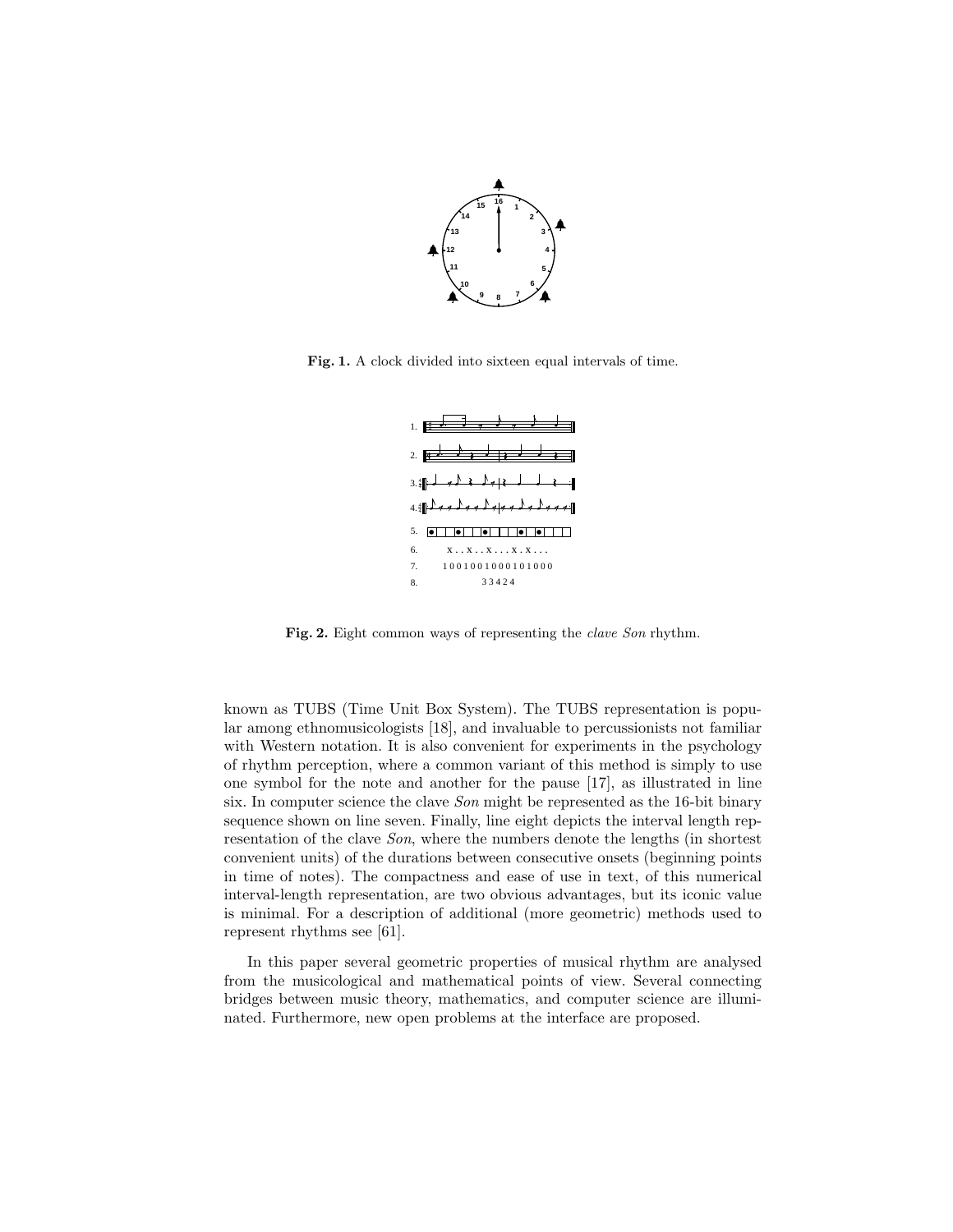## 2 Measures of Rhythmic Evenness

Consider the following three 12/8 time rhythms expressed in box-like notation:  $[x \ldots x \ldots x \ldots x \ldots x]$ ,  $[x \ldots x \ldots x \ldots x \ldots x]$  and  $[x \ldots x \ldots x \ldots x \ldots x \ldots]$ . It is intuitively clear that the first rhythm is more *even* (well spaced) than the second, and the second is more even than the third. In passing we note that the second rhythm is internationally the most well known of all the African timelines. It is traditionally played on an iron bell, and is known on the world scene mainly by its Cuban name  $Bemb\acute{e}$  [60]. Traditional rhythms have a tendency to exhibit such properties of evenness to one degree or another. Therefore mathematical measures of evenness, as well as other geometric properties, find application in the new field of mathematical ethnomusicology [9], [62], where they may help to identify, if not explain, cultural preferences of rhythms in traditional music.

### 2.1 Maximally even rhythms

In music theory much attention has been devoted to the study of intervals used in pitch scales [24], but relatively little work has been devoted to the analysis of time duration intervals of rhythm. Two notable exceptions are the books by Simha Arom [3] and Justin London [36]. Clough and Duthett [12] introduced the notion of maximally even sets with respect to scales represented on a circle. According to Block and Douthett [5], Douthet and Entringer went further by constructing several mathematical measures of the amount of evenness contained in a scale (see the discussion on p. 41 of [5]). One of their measures simply adds all the interval arc-lengths (geodesics along the circle) determined by all pairs of pitches in the scale. This definition may be readily transferred to durations in time, of cyclic rhythms represented on a unit circle, as illustrated in Figure 1. However, the measure is too coarse to be useful for comparing rhythm timelines such as those studied in [58] and [60]. Admitedly, the measure does differentiate between rhythms that differ widely from each other. For example, the two four-onset rhythms  $[x \ldots x \ldots x \ldots x \ldots]$  and  $[x \ldots x \ldots x \ldots x \ldots]$  yield evenness values of 32 and 23, respectively, reflecting clearly that the first rhythm is more evenly spaced than the second. However, all six fundamental 4/4 time clave/bell patterns illustrated in Figure 3, and discussed in [58], have an equal evenness value of 48, and yet the Rumba clave is clearly more uneven than the Bossa-Nova clave. The use of interval chord-lengths (as opposed to geodesic distances), proposed by Block and Douthet [5], yields a more discriminating measure, and is therefore the preferred measure of evenness.

### 2.2 Maximizing the sum of distances

The evenness measure of Block and Douthet [5], which sums all the pairwise straight-line distances of a set of points on the circular lattice, brings up the question of which configurations of points (rhythms) achieve maximum evenness. In fact, this problem had been investigated by the Hungarian mathematician Fejes Tóth [55] some forty years earlier without the restriction of placing the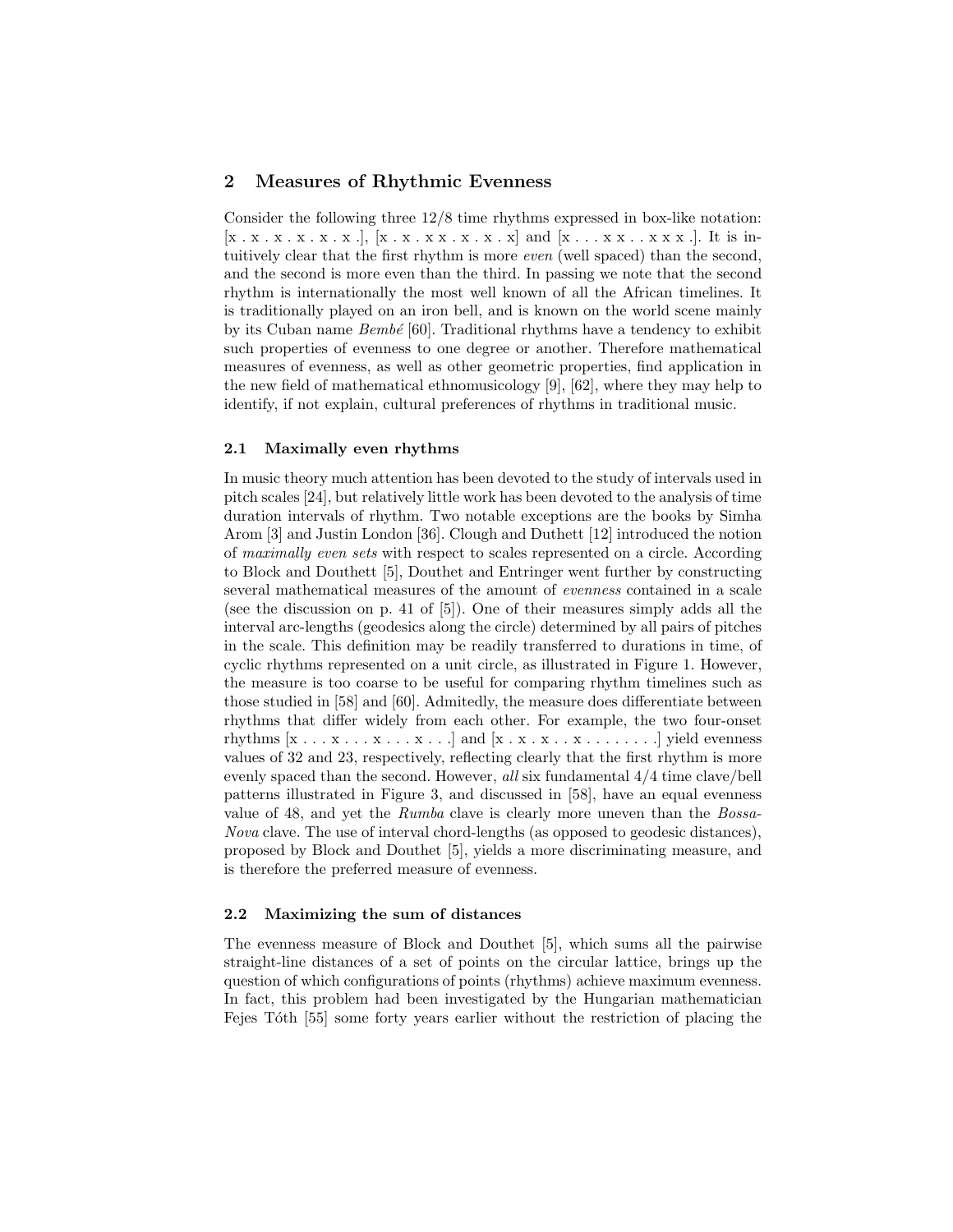| Shiko                                                                                                                                                                                                                                                                                                                                                                                     | . . |             |   |                                                       |   |                                     |    |  |  |        |
|-------------------------------------------------------------------------------------------------------------------------------------------------------------------------------------------------------------------------------------------------------------------------------------------------------------------------------------------------------------------------------------------|-----|-------------|---|-------------------------------------------------------|---|-------------------------------------|----|--|--|--------|
| Son                                                                                                                                                                                                                                                                                                                                                                                       |     | . .         |   |                                                       |   | HOI I I I I I I I I I I I I I I I I |    |  |  |        |
| Soukous $\bullet$   $\bullet$   $\bullet$   $\bullet$   $\bullet$   $\bullet$   $\bullet$   $\bullet$   $\bullet$   $\bullet$   $\bullet$   $\bullet$   $\bullet$   $\bullet$   $\bullet$   $\bullet$   $\bullet$   $\bullet$   $\bullet$   $\bullet$   $\bullet$   $\bullet$   $\bullet$   $\bullet$   $\bullet$   $\bullet$   $\bullet$   $\bullet$   $\bullet$   $\bullet$   $\bullet$ |     |             |   |                                                       |   |                                     |    |  |  | $\Box$ |
|                                                                                                                                                                                                                                                                                                                                                                                           |     |             |   |                                                       |   |                                     |    |  |  |        |
| Bossa                                                                                                                                                                                                                                                                                                                                                                                     |     | $\bullet$ l |   | $\bullet$   $\bullet$       $\bullet$       $\bullet$ |   |                                     |    |  |  |        |
| Gahu                                                                                                                                                                                                                                                                                                                                                                                      |     | 9 I         | ∙ |                                                       | ♥ |                                     | DI |  |  |        |

Fig. 3. The six fundamental 4/4 time clave and bell patterns in box notation.

points on the circular lattice. He showed that the sum of the pairwise distances determined by  $n$  points in a circle is maximized when the points are the vertices of a regular n-gon inscribed on the circle.

The discrete version of this problem, of interest in music theory [5], is a special case of several problems studied in computer science and operations research. In graph theory it is a special case of the maximum-weight clique problem [22]. In operations research it is studied under the umbrella of obnoxious facility location theory. In particular, it is one of the *dispersion* problems called the discrete  $p$ maxian location problem [20], [21]. Because these problems are computationally difficult, researchers have proposed approximation algorithms [30], and heuristics [21], [66], for the general problem, and have sought efficient solutions for simpler special cases of the problem [49], [54].

Fejes Tóth also showed in [55] that in three dimensions four points on the sphere maximize the sum of their pairwise distances when they are the vertices of a regular tetrahedron. The problem remains open for more than four points on the sphere. Some upper and lower bounds on the maximum value that the sum may attain are known. Alexander [1] proved an upper bound of  $(2/3)n^2 - (1/2)$ . It has also been shown that the points must be well spaced in some sense. Stolarsky [53] proved that if n points are placed on the sphere so that the sum of their distances is maximized, then the distance between the closest pair is at least 2/3n. Additional bounds and references may be found in the survey paper by Chakerian and Klamkin [8].

In 1959 Fejes Tóth [56] asked a more difficult question by relaxing the spherical constraint. He asked for the maximum sum of distances of  $n$  points in the plane under the constraint that the diameter of the set is at most one. Pillichshammer [46] found upper bounds on this sum but gave exact solutions only for  $n = 3, 4$ , and 5. For  $n = 3$  the points form the vertices of an equilateral triangle of unit side lengths. For  $n = 5$  the points form the vertices of a regular pentagon with unit length diagonals. For  $n = 4$  the solution may be obtained by placing three points on the vertices of a Reuleaux unit-diameter triangle, and the fourth point at a midpoint of one of the Reuleaux triangle arcs. The problem remains open for more than five points in the plane. In the mathematics literature such problems have also been investigated with the Euclidean distance replaced by the squared Euclidean distance [45], [47], [67].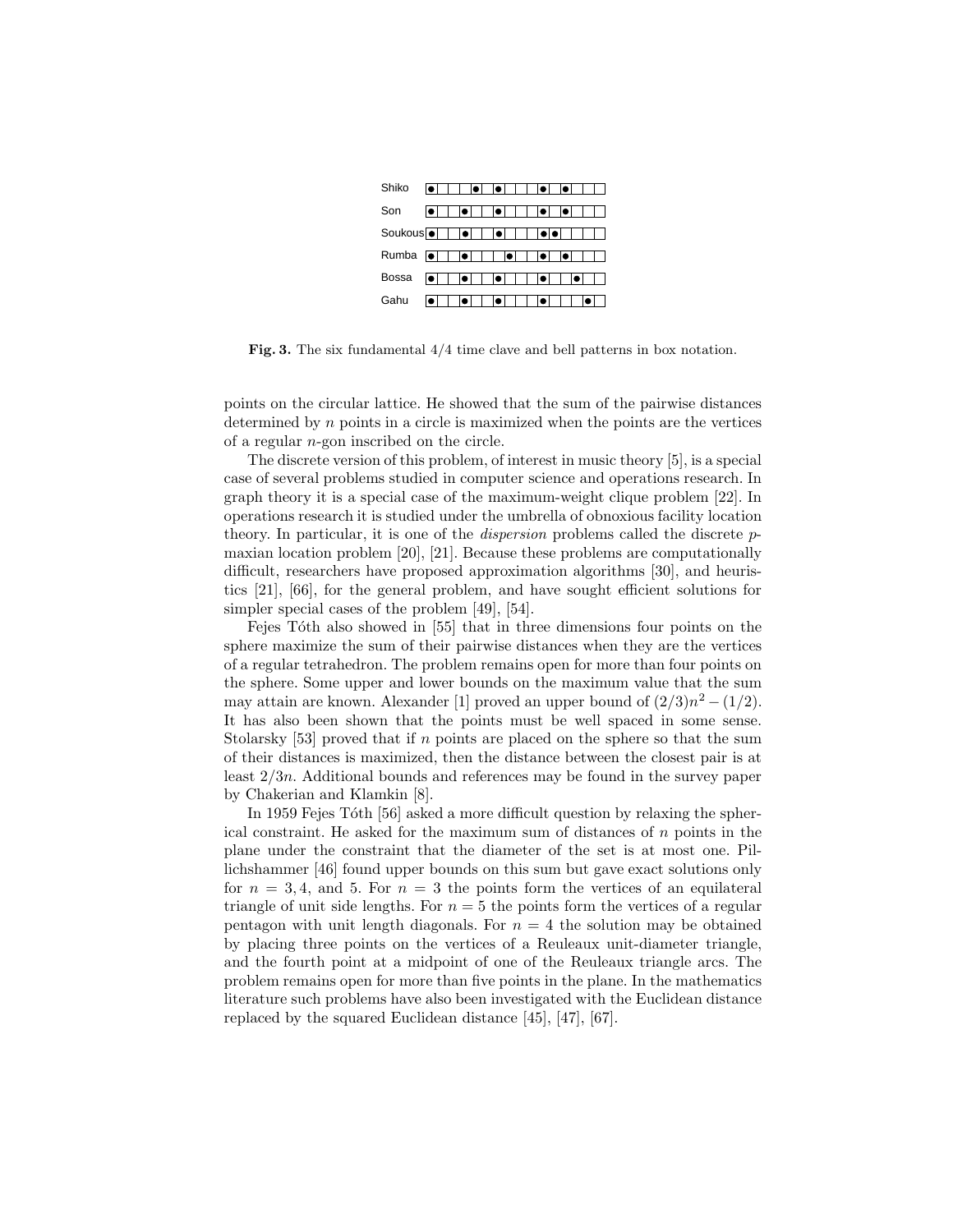

Fig. 4. The full-interval histograms of the 4/4 time clave-bell patterns.

# 3 Interval Spectra of Rhythms

Rather than focusing on the *sum* of all the inter-onset duration intervals of a rhythm, as in the preceeding section, here we examine the shape of the *spec*trum of the frequencies with which all the inter-onset durations are present in a rhythm. Again we assume rhythms are represented as points on a circle as in Figure 1. In music theory this spectrum is called the interval vector (or fullinterval vector) [39]. For example, the interval vector for the clave Son pattern of Figure 1 is given by  $[0,1,2,2,0,3,2,0]$ . It is an 8-dimensional vector because there are eight different possible duration intervals (geodesics on the circle) between pairs of onsets defined on a 16-unit circular lattice. For the clave Son there are 5 onsets (10 pairs of onsets), and therefore the sum of all the vector elements is equal to ten. A more compelling and useful visualization of an interval vector is as a histogram. Figure 4 shows the histograms (interval vectors) of the full-interval sets of all six  $(4/4)$ -time clave-bell patterns pictured in Figure 3.

Examination of the six histograms leads to questions of interest in a variety of fields of enquiry: musicology, geometry, combinatorics, and number theory. For example, David Locke [35] has given musicological explanations for the characterization of the Gahu bell pattern (shown at the bottom of Figure 3) as "rhythmically potent", exhibiting a "tricky" quality, creating a "spiralling effect", causing "ambiguity of phrasing" leading to "aural illusions." Comparing the full-interval histogram of the Gahu pattern with the five other histograms in Figure 4 leads to the observation that the Gahu is the only pattern that has a histogram with a maximum height of 2, and consisting of a single connected component of occupied histogram cells. The only other rhythm with a single connected component is the Rumba, but it has 3 intervals of length 7. The only other rhythm with maximum height 2 is the Soukous, but it has two connected components because there is no interval of length 2. Only Soukous and Gahu use seven out of the eight possible interval durations.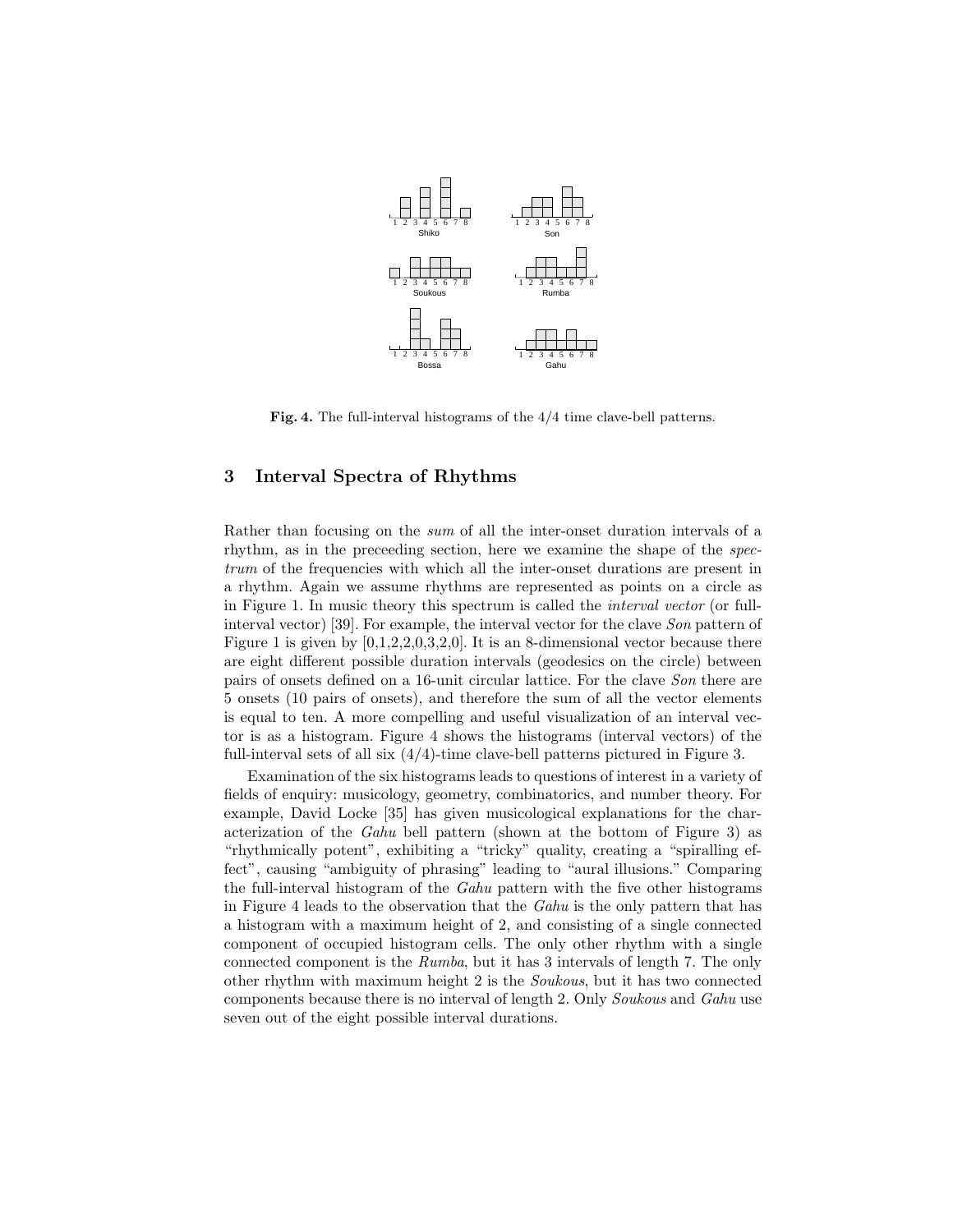The preceeding observations suggest that perhaps other rhythms with relatively uniform (flat) histograms, and few, if any, gaps may be interesting from the musicological point of view as well. Does the histogram shape of the Gahu rhythm play a significant role in the rhythm's special musicological properties? If so, this geometric property could provide a heuristic for the discovery and automatic generation of other "good" rhythms. Such a tool could be used for music composition by computer. With this in mind one may wonder if rhythms exist with the most extreme values possible for these properties. Let us denote the family of all rhythms consisting of  $k$  onsets in a time span cycle of  $n$  units by  $R[k, n]$ . In other words  $R[k, n]$  consists of all *n*-bit cyclic binary sequences with k 1's. Thus all the  $4/4$  time clave-bell patterns in Figure 3 belong to  $R[5, 16]$ .

The first natural question that arizes is whether there exist any rhythms whose inter-onset intervals have perfectly flat histograms of height one with no gaps. This is clearly not possible with  $R[5, 16]$ . Since there are only 8 possible different interval lengths and 10 distance pairs, there must exist at least one histogram cell with height greater than one. The second natural question is whether there exists an  $R[5, 16]$  rhythm that uses all eight intervals. The answer is yes; one such pattern is  $[x x \ldots x \ldots x \ldots x \ldots]$  with interval vector given by  $[1,1,1,2,1,2,1,1]$ . However, the rhythm  $[x x \ldots x \ldots]$  belonging to the family  $R[4, 12]$  depicted on the circle in Figure 5 (a) does have a perfectly flat histogram: every one of the inter-onset intervals occurs exactly once; its interval vector is  $[1,1,1,1,1,1].$ 

For a rhythm to have "drive" it should not contain silent intervals that are too long, such as the silent interval of length six in Figure 5 (a). One may wonder if there are other rhythms in  $R[4, 12]$  with interval vectors equal to [1,1,1,1,1,1], and if they exist, are there any with shorter silent gaps. It turns out that the answer is yes. The rhythm  $[x x, x, \ldots x, \ldots]$  shown in Figure 5 (b) satisfies all these properties; its longest silent gap is five units.



Fig. 5. Two flat-histogram rhythms.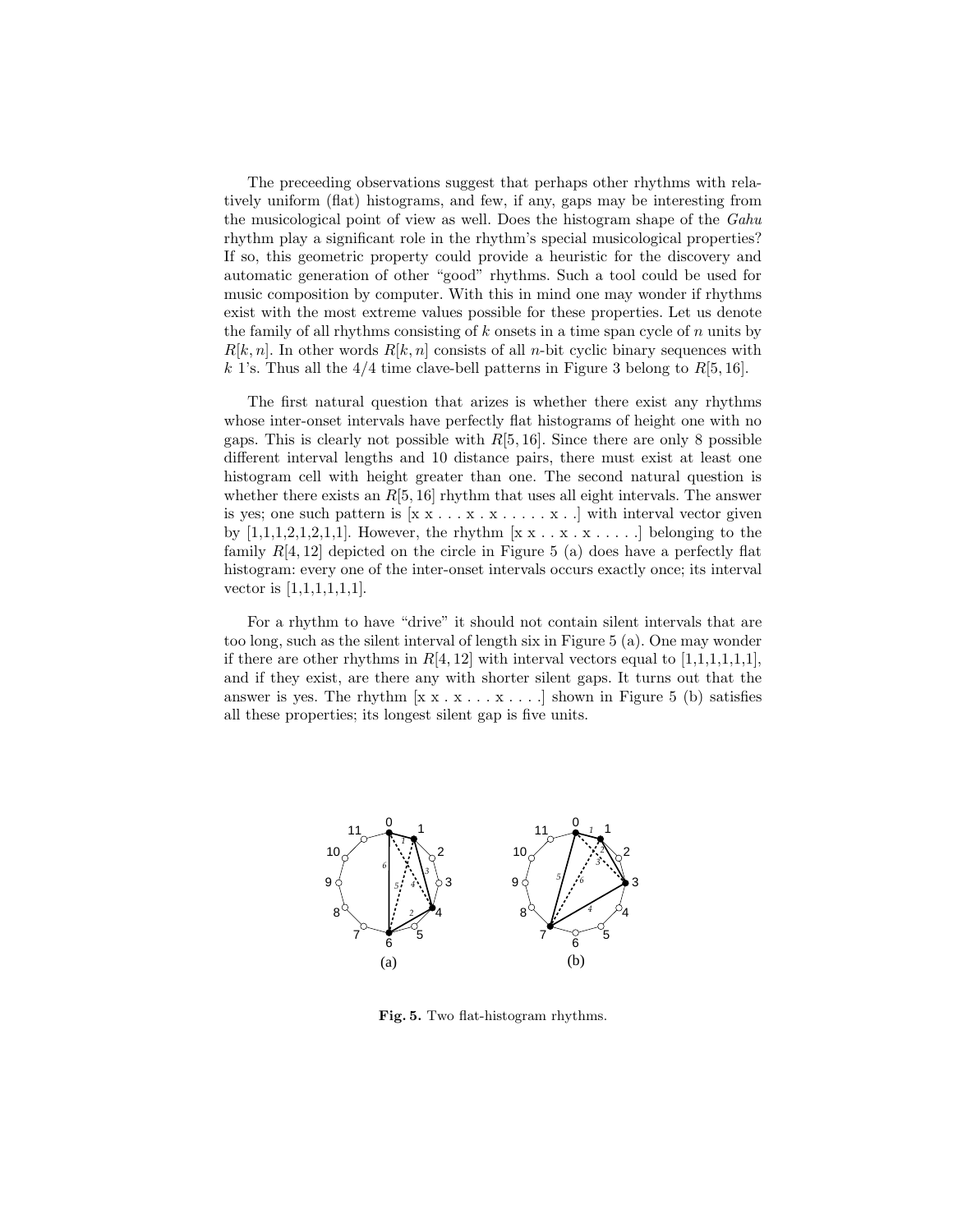A cyclic sequence such as  $[x x \dots x \dots x]$  is an instance of a *necklace* with "beads" of two colors [33]; it is also an instance of a *bracelet*. Two necklaces are considered the same if one can be rotated so that the colors of its beads correspond, one-to-one, with the colors of the other. Two bracelets are considered the same if one can be rotated or turned over (mirror image) so that the colors of their beads are brought into one-to-one correspondence. The rhythms in Figure 5 clearly maintain the same interval vector (histogram) if they are rotated, although this rotation may yield rhythms that sound quite different. Therefore it is useful to distinguish between rhythm-necklaces, and just plain rhythms (necklace instances in a fixed rotational position with respect to the underlying beat). The number of onsets in a rhythm is called the density in combinatorics, and efficient algorithms exist for generating all the necklaces with a specified fixed density [51].

#### 3.1 Rhythms with specified duration multiplicities

In 1989 Paul Erdős [19] asked whether one could find  $n$  points in the plane (no three on a line and no four on a circle) so that for every  $i, i = 1, \ldots n-1$  there is a distance determined by these points that occurs exactly  $i$  times. Solutions have been found for  $2 \le n \le 8$ . Palásti [44] considered a variant of this problem with further restrictions: no three form a regular triangle, and no one is equidistant from three others. A musical scale whose pitch intervals are determined by points drawn on a circle, and that has the property asked for by Erdős is known in music theory as a *deep* scale [31]. We will transfer this terminoly from the pitch domain to the time domain and refer to cyclic rhythms with this property as deep rhythms. Deep scales have been studied as early as 1967 by Carlton Gamer [26], [27], and it turns out that the ubiquitous Western diatonic scale is a deep scale. Also, the Bembé rhythm mentioned in the preceeding is a deep rhythm since it is isomorphic to the diatonic scale.

The question posed by Erdős is closely related to the general problem of reconstructing sets from interpoint distances: given a distance multiset, construct all point sets that realize the distance multiset. This problem has a long history in crystallography [34], and more recently in DNA sequencing [52]. Two noncongruent sets of points, such as the two different necklaces of Figures 5, are called homometric if the multisets of their pairwise distances are the same [50]. For an extensive survey and bibliography of this problem see [34]. The special cases relevant to the theory of rhythm, when points lie on a line or circle, have received some attention, and are called the turnpike problem and the beltway problem, respectively [34].

Some existing results on homometric sets on the circular lattice are most relevant to the theory of rhythm. For example many drumming patterns have two sounds (such as the high and low congas) that together tile the lattice. It is known that every *n*-point subset of the regular  $2n$ -gon is homometric to its complement [34]. This leads immediately to a simple method for the generation of two-tone tiling rhythms in which each of the two parts is homometric. One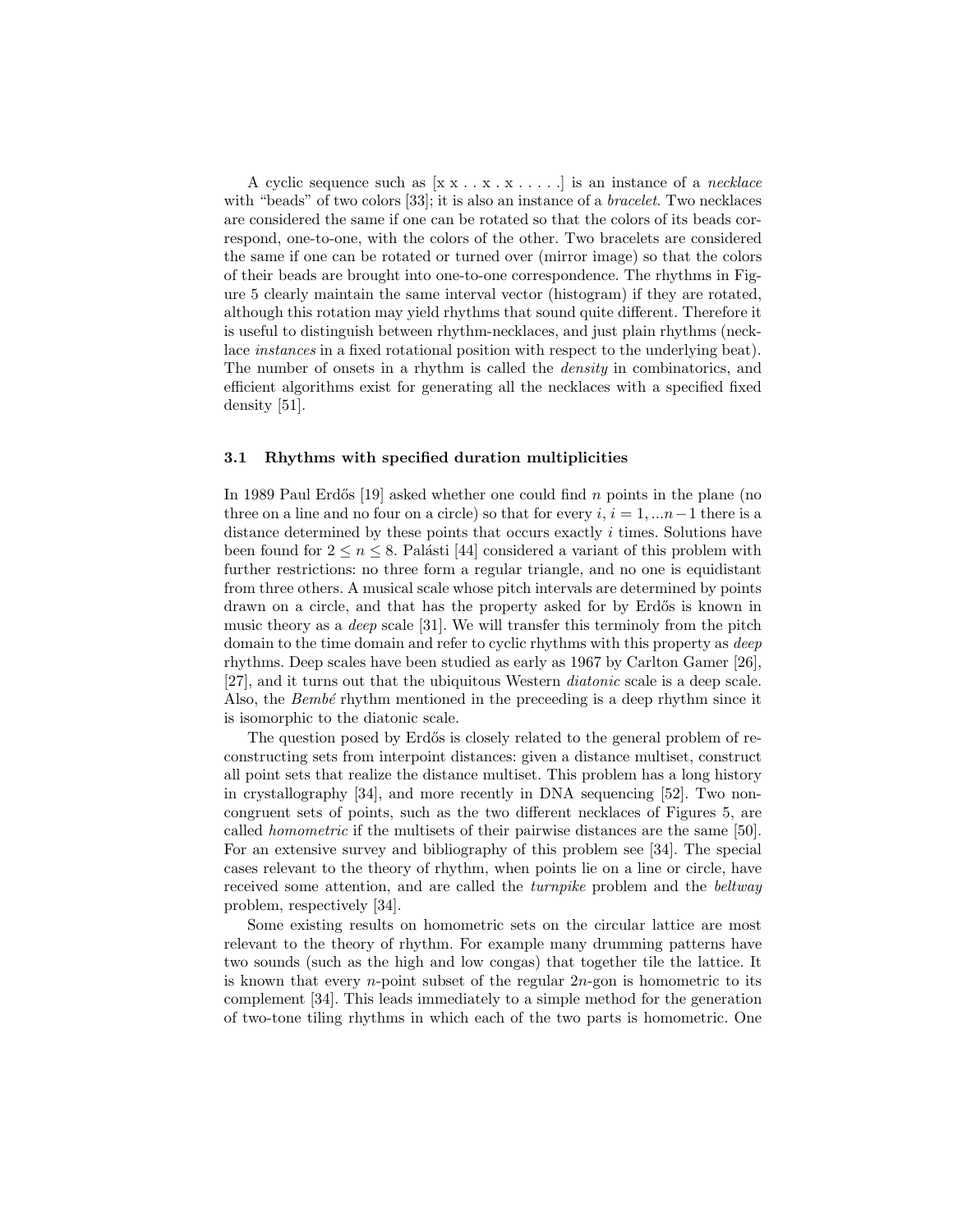example is illustrated in Figure 6. It is also known that two rhythms are homometric if, and only if, their complements are [10]. This concept provides another tool that may find use in music composition by computer.



Fig. 6. Two complementary homometric rhythms.

# 4 Measuring the Similarity of Rhythms

At the heart of any algorithm for comparing, recognizing or classifying rhythms, lies a measure of the similarity between a pair of rhythms. The type of similarity measure chosen is in part predetermined by the manner in which the rhythm is represented. Furthermore, the design of a measure of similarity is guided by at least two fundamental ideas: what should be measured, and how should it be measured.

There exists a wide variety of methods for measuring the similarity of two rhythms represented by strings of symbols [59]. Indeed the resulting approximate pattern matching problem is a classical problem in pattern recognition and computer science in general [16]. Traditionally similarity between two patterns is measured by a simple template matching operation. More recently similarity has been measured with more powerful and complex functions such as the *earth* mover's distance [7], [64], weighted geometric matching functions [37], the swap distance [61], and the directed-swap distance [15], [13].

#### 4.1 Swap distance

A well known distance measure between two  $n$ -bit binary sequences is the Hamming distance trivially computed in  $O(n)$  time. However, this distance measure is not appropriate for rhythm similarity, when used with a binary-string representation, because although it measures the existence of an onset missmatch, it does not measure how far the missmatch occurs. Furthermore, if a note onset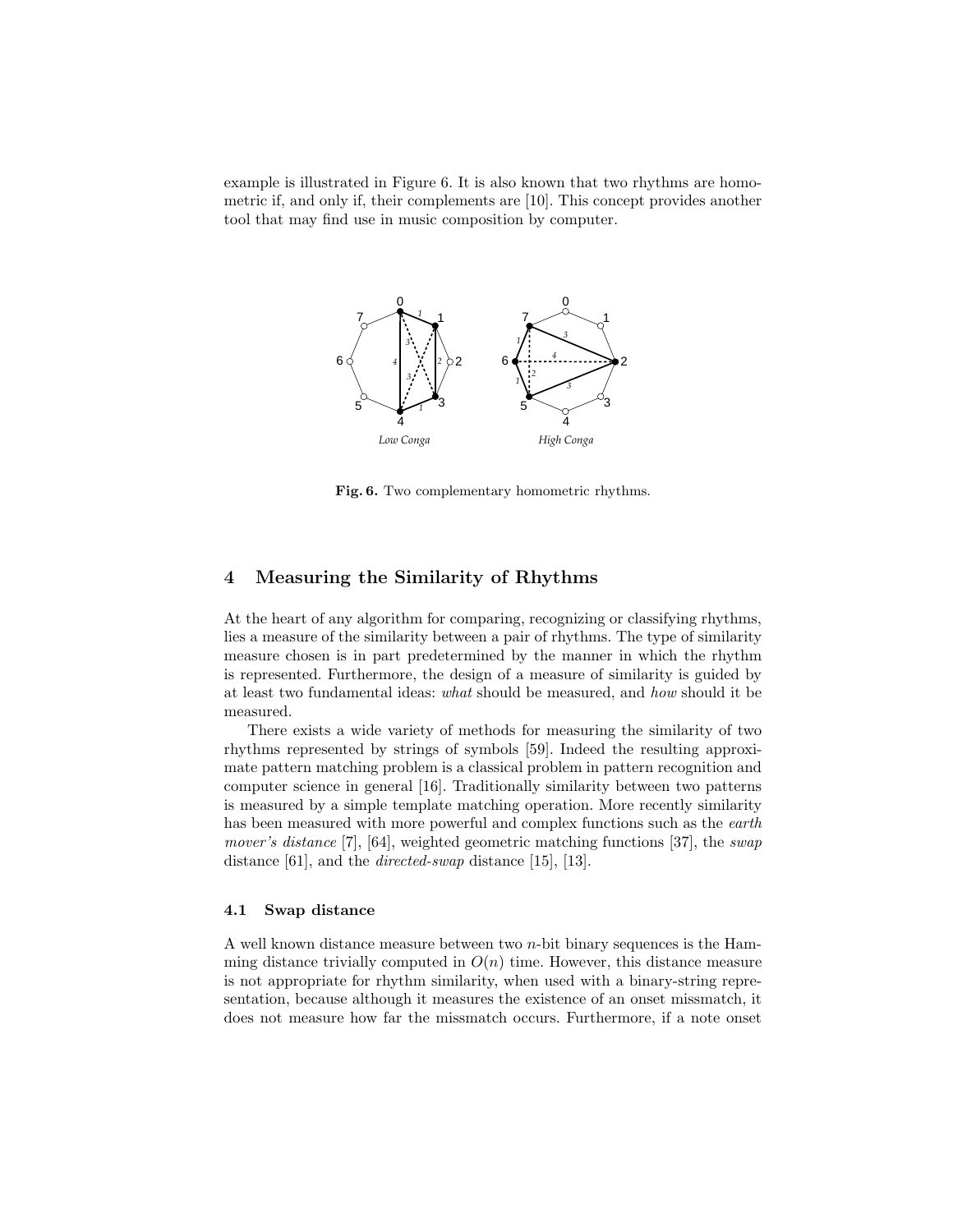of a rhythm is displaced a large distance, the resulting modified rhythm will in general sound more different than if the onset is moved a small distance.

To combat this inherent weakness of the Hamming distance, variants and generalizations of the Hamming distance have been proposed over the years. One early generalization is the edit distance which allows for insertions and deletions of notes. Discussions of the application of the edit-distance to the measurement of similarity in music can be found in Mongeau and Sankoff [40] and Orpen and Huron [42]. A noteworthy more recent generalization is the  $fuzzy$  Hamming distance [6] which allows *shifting* of notes as well as insertions and deletions. Using *dynamic programming* these distances may be computed in  $O(n^2)$  time.

The problem of comparing two binary strings of the same length with the same number of one's suggests an extremely simple edit operation called a swap. A swap is an interchange of a one and a zero that are adjacent to each other in the binary string. Interchanging the position of elements in strings of numbers is a fundamental operation in many sorting algorithms [14]. However, in the sorting literature a swap may interchange non-adjacent elements. When the elements are required to be adjacent, the swap is called a *mini-swap* or *primitive-swap* [4]. Here we use the shorter term swap to mean the interchange of two adjacent elements. The swap distance between two rhythms is the minimum number of swaps required to convert one rhythm to the other. The swap distance may be viewed as a simplified version of the generalized Hamming distance [6], where only the shift operation is used, and the cost of the shift is equal to its length. Such a measure of dissimilarity appears to be more appropriate than the Hamming distance between the binary vectors in the context of rhythm similarity [58], [60]. The swap distance may also be viewed as a special case of the more general earth mover's distance (also called transportation distance) used by Typke et al. [64] to measure melodic similarity. Given two sets of points called supply points and demand points, each assigned a weight of material, the earth movers distance measures the minimum amount of work (weight times distance) required to transport material from the supply points to the demand points. No supply point can supply more weight than it has and no demand point receives more weight than it needs. Typke et al. [64] solve this problem using linear programming, a relatively costly computational method. The swap distance is a one dimensional version of the earth mover's distance with all weights equal to one. Furthermore, in the case where both binary sequences have the same number of "one's" (or onsets), there is a one-to-one correspondence between the indices of the ordered onsets of the sequences [32].

The swap distance may of course be computed by actually performing the swaps, but this is inefficient. If X has one's in the first  $n/2$  positions and zero's elsewhere, and if Y has one's in the last  $n/2$  positions and zero's elsewhere, then a quadratic number of swaps would be required. On the other hand, if we compare the distances instead, a much more efficient algorithm results. First scan the binary sequence and store a vector of the x-coordinates at which the  $k$ onsets occur. Then the swap distance between the two onset-coordinate vectors U and V with  $k$  onsets is given by: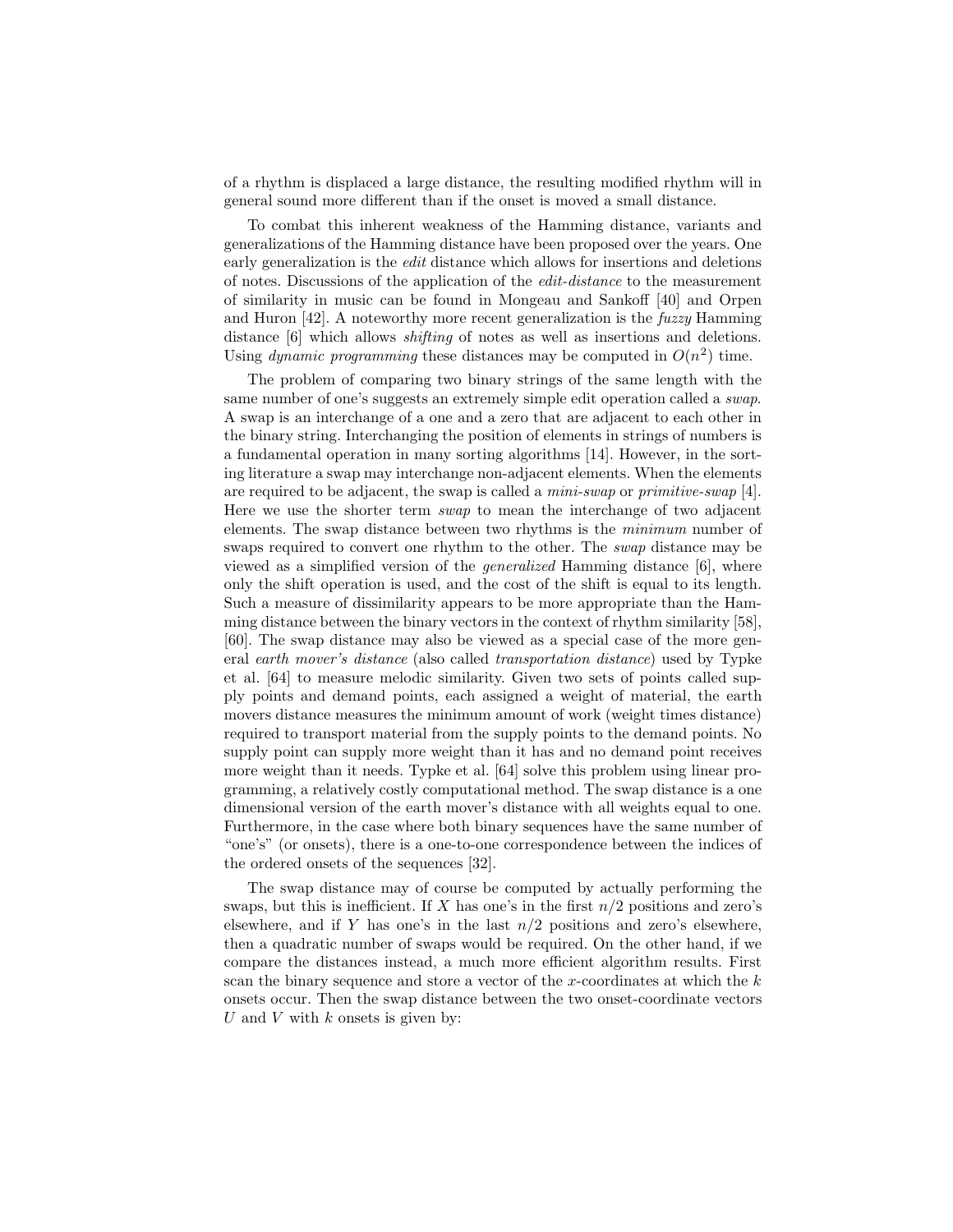

Fig. 7. Two melodies as rectilinear pitch-duration functions of time.

$$
d_{SWAP}(U, V) = \sum_{i=1}^{k} |u_i - v_i|
$$
 (1)

Computing U and V from X and Y is done trivially in  $O(n)$  time with a simple scan. Therefore  $O(n)$  time suffices to compute  $d_{SWAP}(U, V)$ , resulting in a large gain over the linear or dynamic programming algorithms.

# 5 Introducing Melody into Rhythm

 $\dot{\text{OMaid}}$  [41] proposed a geometric measure of the distance between two melodies modelled as monotonic pitch-duration rectilinear functions of time as depicted in Fig. 7. OMaid in measures the distance between the two melodies by the area between the two polygonal chains (shown shaded in Fig. 7). Note that if the area under each melody contour is equal to one, the functions can be viewed as probability distributions, and in this case OMaidín's measure is identical to the classical Kolmogorov variational distance used to measure the difference between two probability distributions [57]. If the number of vertices (vertical and horizontal segments) of the two polygonal chains is  $n$  then it is trivial to compute OMaidín's distance in  $O(n)$  time using a line-sweep algorithm.

In a more general setting, such as music information retrieval systems, we are given a short query segment of music, denoted by the polygonal chain  $Q =$  $(q_1, q_2, ..., q_m)$ , and a longer stored segment  $S = (s_1, s_2, ..., s_n)$ , where  $m < n$ . Furthermore, the query segment may be presented in a different key (transposed in the vertical direction) and in a different tempo (scaled linearly in the horizontal direction). Note that the number of keys (horizontal levels) is a small finite constant. Time is also quantized into fixed intervals (such as eighth or sixteenth notes). In this context it is desired to compute the minimum area between the two contours under vertical translations and horizontal scaling of the query. Francu and Nevill-Manning [25] claim that this distance measure can be computed in  $O(mn)$  time but they do not describe their algorithm in detail.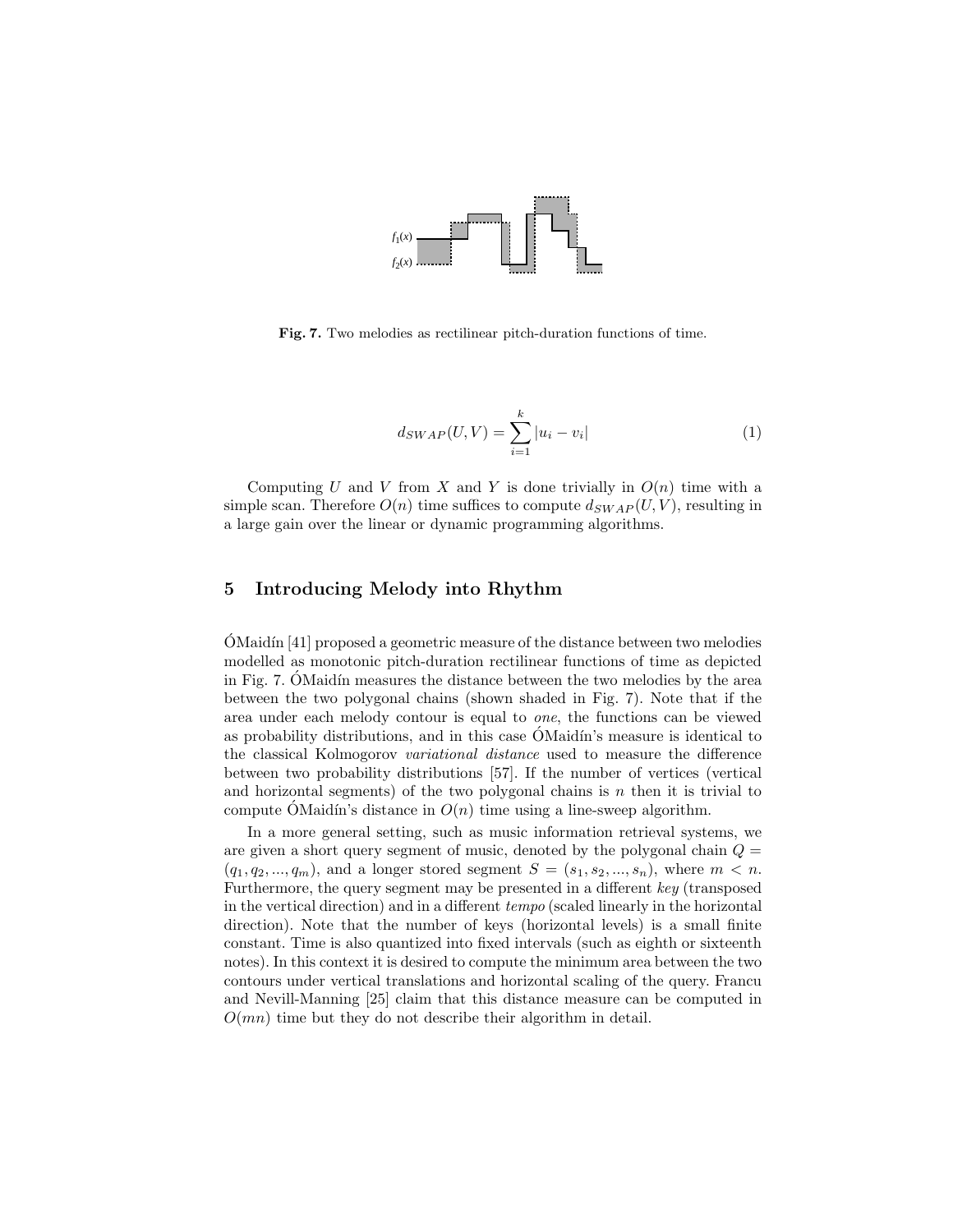## 6 New Open Problems

Let us assume that we are given a circular lattice with  $n$  points (evenly spaced), and we would like to create a rhythm consisting of  $k$  onsets by choosing  $k$  of these n lattice points. For example, perhaps  $n = 16$  and  $k = 5$  as in Figure 1. Furthermore we would like to select the k onsets that maximize the sum of the lengths of all pairwise chords between these onsets. Evaluating all  $n$ -choose- $k$  subsets may in general be too costly. However, interesting rhythms often have additional musicological constraints that may be couched in a geometric setting [3], and may permit simpler solutions. One may also consider an approximation method using the following snap heuristic: construct a regular k-gon with one vertex coincident with one lattice point, and then move the remaining onset points to their nearest lattice points. One would expect such a rhythm to have high evenness value. How close to optimal is this procedure?

The two sequences shown in Figure 5 are the only possible rhythm bracelets with flat histograms, for any values of  $k$  greater than three [48]. Therefore in order to be able to generate additional rhythms with near-flat histograms the constraints outlined in the preceeding need to be relaxed. We may proceed in several directions. For example, it is desirable for timelines that can be played fast, and that "roll along" (such as the Gahu already discussed), that the rhythm contain silent gaps that are neither too short nor too long. Therefore it would be desirable to be able to efficiently generate rhythms that either contain completely prescribed histogram shapes, or have geometric constraints on their shapes, and to find good approximations when such rhythms do not exist.

The analysis of cyclic rhythms suggests another variant of the question asked by Erdős. First note that if a rhythm  $R[k, n]$  has  $k \leq n/2$ , then a solution to Erdős' problem always exists: simply place points at positions  $0, 1, 2, ..., k$ . However, as mentioned in the preceeding, from the musicological point of view it may be desirable sometimes not to allow empty semicircles. These constraints suggest the following problem. Is it possible to have k points on a circular lattice of *n* points so that for every *i*,  $i = k_s, k_{s+1}, ..., k_f$  (*s* and *f* are pre-specified) there is a *geodesic* distance that occurs exactly i times, with (or without) the further restriction that there is no empty semicircle?

The preceeding discussion on the swap distance was restricted to comparing two linear strings. However, many rhythms such as the timelines considered here are cyclic, and there are applications, such as music information retrieval, where it is desired to compute the best alignement of two cyclic rhythms over all possible rotations. In other words, it is of interest to compute the distance between two rhythms minimized over all possible rotations of one with respect to the other. Some work has been done with cyclic string matching for several definitions of string similarity [28], [38], [11]. Consider two binary sequences of length n and density k (k ones and  $(n - k)$  zeros). It is desired to compute the minimum swap distance between the two strings under all possible alignments. I call this distance the cyclic swap-distance or also the necklace swap-distance, since it is the swap distance between two necklaces. From the preceeding discussion it follows that the cyclic swap distance may be computed in  $O(n^2)$  time by using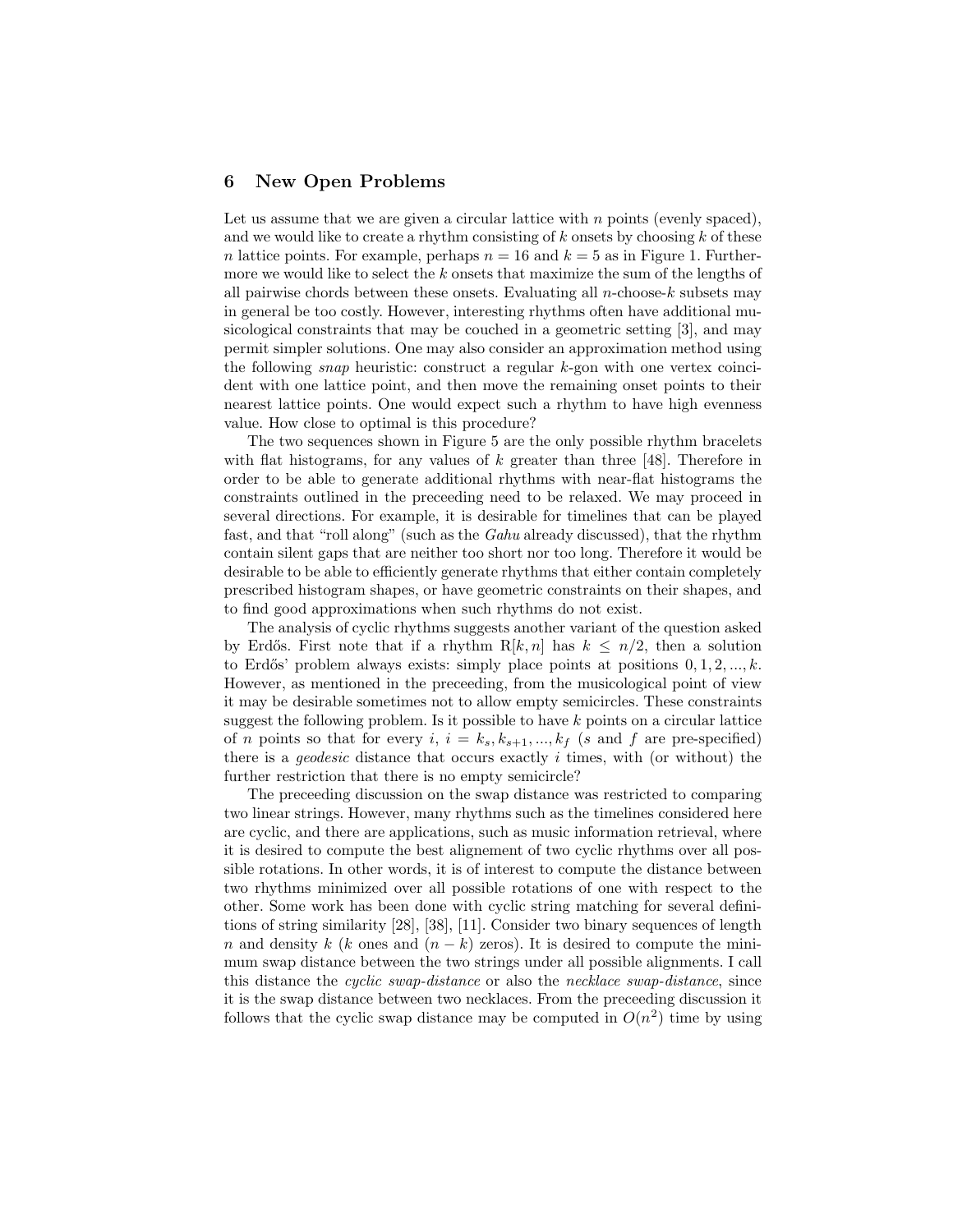the linear-time algorithm in each of the  $n$  possible alignment positions of the two rhythms. Note that swaps may be performed in whatever direction (clockwise or counter-clockwise) yields the fewest swaps. Can the cyclic swap distance be computed in  $o(n^2)$  time? In contrast, if the swap distance is replaced with the Hamming distance, then the cyclic (or necklace) Hamming distance may be computed in  $O(n \log n)$  time with the Fast Fourier Transform [23], [29].

The work of OMaidín [41] and Francu and Nevill-Manning [25] suggests several interesting open problems. In the acoustic signal domain the vertical transposition is continuous rather than discrete. The same can be said for the time axis. What is the complexity of computing the minimum area between a query  $Q = (q_1, q_2, ..., q_m)$  and a longer stored segment  $S = (s_1, s_2, ..., s_n)$  under these more general conditions?

A simpler variant of the melody similarity problem concerns acoustic rhythmic melodies, i.e., cyclic rhythms with notes that have pitch as a continuous variable. Here we assume two rhythmic melodies of the same length are to be compared. Since the melodies are cyclic rhythms they can be represented as closed curves on the surface of a cylinder. What is the complexity of computing the minimum area between the two rectilinear polygonal chains under rotations around the cylinder and translations along the length of the cylinder? Aloupis et al. [2] present an  $O(n)$  time algorithm to compute this measure if rotations are not allowed, and an  $O(n^2 \log n)$  time algorithm for unrestricted motions (rotations around the cylinder and translations along the length of the cylinder). Can this complexity be improved?

In the preceeding sections several tools were pointed out that can be used for computer composition. We close the paper by mentioning one additional tool for automatically selecting rhythm timelines that can be used for generating new music. In [63] it is shown that the Euclidean algorithm for finding the greatest common divisor of two numbers can be used to generate very good rhythm timelines when the two numbers that serve as input to the *Euclidean* algorithm are the number of onsets  $(k)$  and the time-span  $(n)$ , respectively, of the desired rhythm. The resulting rhythms, called Euclidean rhythms, are particularly attractive when  $k$  and  $n$  are relatively prime. What is the relation between Euclidean rhythms and maximally even rhythms under the different definitions of even considered in the preceeding?

# References

- 1. R. Alexander. On the sum of distances between n points on a sphere. Acta. Math. Acad. Sci. Hungar., 23:443–448, 1972.
- 2. Greg Aloupis, Thomas Fevens, Stefan Langerman, Tomomi Matsui, Antonio Mesa, Yurai Nuñez, David Rappaport, and Godfried Toussaint. Computing a geometric measure of the similarity between two melodies. In Proc. 15th Canadian Conf. Computational Geometry, pages 81–84, Dalhousie University, Halifax, Nova Scotia, Canada, August 11-13 2003.
- 3. Simha Arom. African Polyphony and Polyrhythm. Cambridge University Press, Cambridge, England, 1991.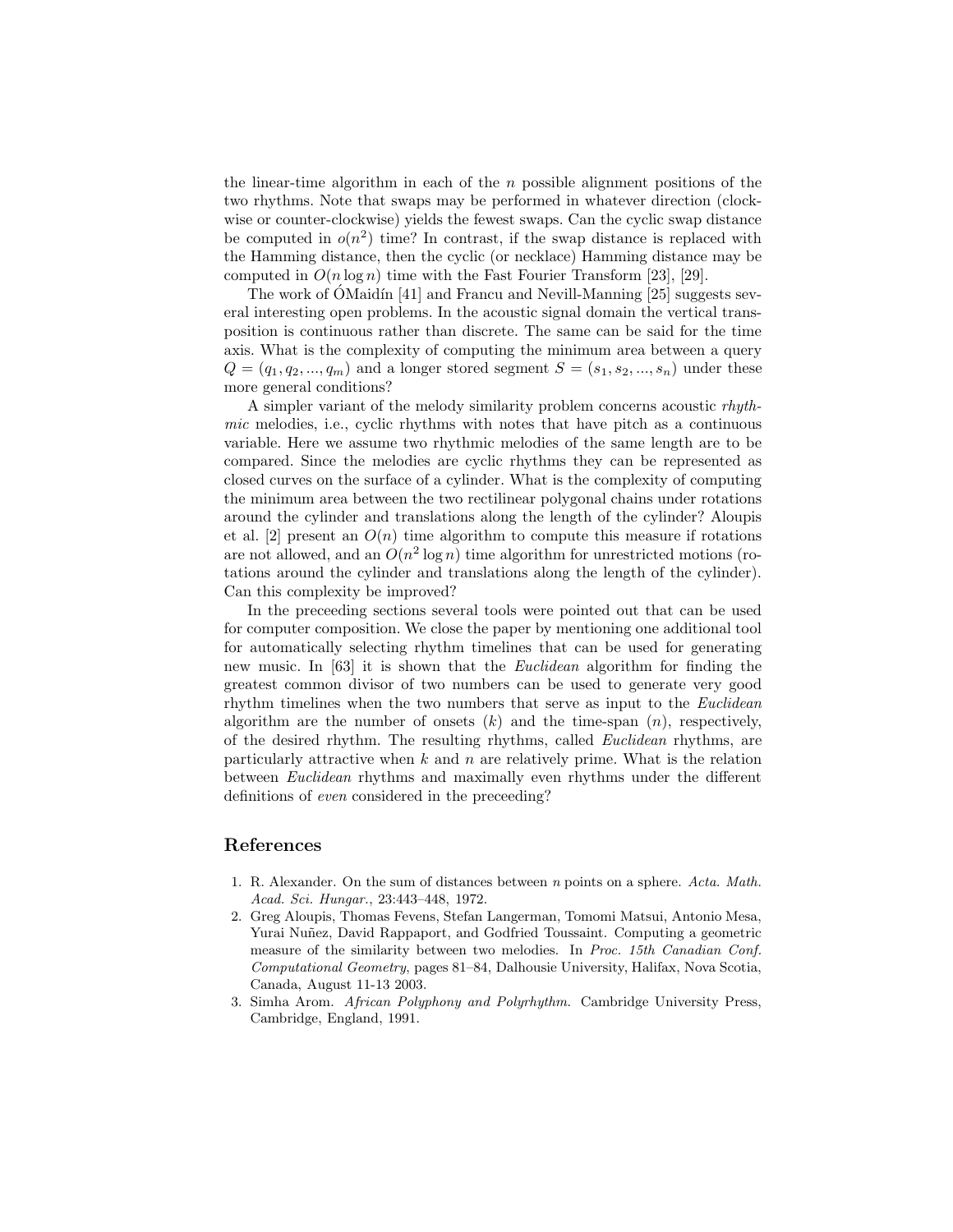- 4. Therese Biedl, Timothy Chan, Erik D. Demaine, Rudolf Fleischer, Mordecai Golin, James A. King, and Ian Munro. Fun-sort – or the chaos of unordered binary search. Discrete Applied Mathematics, 144(Issue 3):231–236, December 2004.
- 5. Steven Block and Jack Douthett. Vector products and intervallic weighting. Journal of Music Theory, 38:21–41, 1994.
- 6. Abraham Bookstein, Vladimir A. Kulyukin, and Timo Raita. Generalized Hamming distance. Information Retrieval, 5(4):353–375, 2002.
- 7. Sung-Hyuk Cha and Sargur N. Srihari. On measuring the distance between histograms. Pattern Recognition, 35:1355–1370, 2002.
- 8. G. D. Chakerian and M. S. Klamkin. Inequalities for sums of distances. The American Mathematical Monthly, 80(9):1009–1017, November 1973.
- 9. M. Chemillier. Ethnomusicology, ethnomathematics. The logic underlying orally transmitted artistic practices. In G. Assayag, H. G. Feichtinger, and J. F. Rodrigues, editors, *Mathematics and Music*, pages 161–183. Springer, 2002.
- 10. C. Chieh. Analysis of cyclotomic sets. Zeitschrift Kristallographie, 150:261–277, 1979.
- 11. Kuo-Liang Chung. An improved algorithm for solving the banded cyclic string-tostring correction problem. Theoretical Computer Science, 201:275–279, 1998.
- 12. J. Clough and J. Douthett. Maximally even sets. Journal of Music Theory, 35:93– 173, 1991.
- 13. Justin Colannino and Godfried Toussaint. An algorithm for computing the restriction scaffold assignment problem in computational biology. Information Processing Letters, 2005. in press.
- 14. N. G. de Bruijn. Sorting by means of swapping. Discrete Mathematics, 9:333–339, 1974.
- 15. Miguel Díaz-Bañez, Giovanna Farigu, Francisco Gómez, David Rappaport, and Godfried T. Toussaint. El compás flamenco: a phylogenetic analysis. In Proc. BRIDGES: Mathematical Connections in Art, Music and Science, Southwestern College, Kansas, July 30 - August 1 2004.
- 16. Richard O. Duda, Peter E. Hart, and David G. Stork. Pattern Classification. John Wiley and Sons, Inc., New York, 2001.
- 17. Douglas Eck. A positive-evidence model for classifying rhythmical patterns. Technical Report IDSIA-09-00, Instituto Dalle Molle di studi sull'intelligenza artificiale, Manno, Switzerland, 2000.
- 18. Laz E. N. Ekwueme. Concepts in African musical theory. Journal of Black Studies, 5(1):35–64, September 1974.
- 19. Paul Erdős. Distances with specified multiplicities. American Math. Monthly, 96:447, 1989.
- 20. E. Erkut, T. Baptie, and B. von Hohenbalken. The discrete p-maxian location problem. Computers in Operations Research, 17(1):51–61, 1990.
- 21. E. Erkut, T. Ulkusal, and O. Yenicerioglu. A comparison of p-dispersion heuristics. Computers in Operations Research, 21(10):1103–1113, 1994.
- 22. Sándor P. Fekete and Henk Meijer. Maximum dispersion and geometric maximum weight cliques. Algorithmica, 38:501-511, 2004.
- 23. M. J. Fisher and M. S. Patterson. String matching and other products. In Richard M. Karp, editor, Complexity of Computation, volume 7, pages 113–125. SIAM-AMS, 1974.
- 24. A. Forte. The Structure of Atonal Music. Yale Univ. Press, New Haven, 1973.
- 25. Cristian Francu and Craig G. Nevill-Manning. Distance metrics and indexing strategies for a digital library of popular music. In *Proceedings of the IEEE Inter*national Conference on Multimedia and EXPO (II), 2000.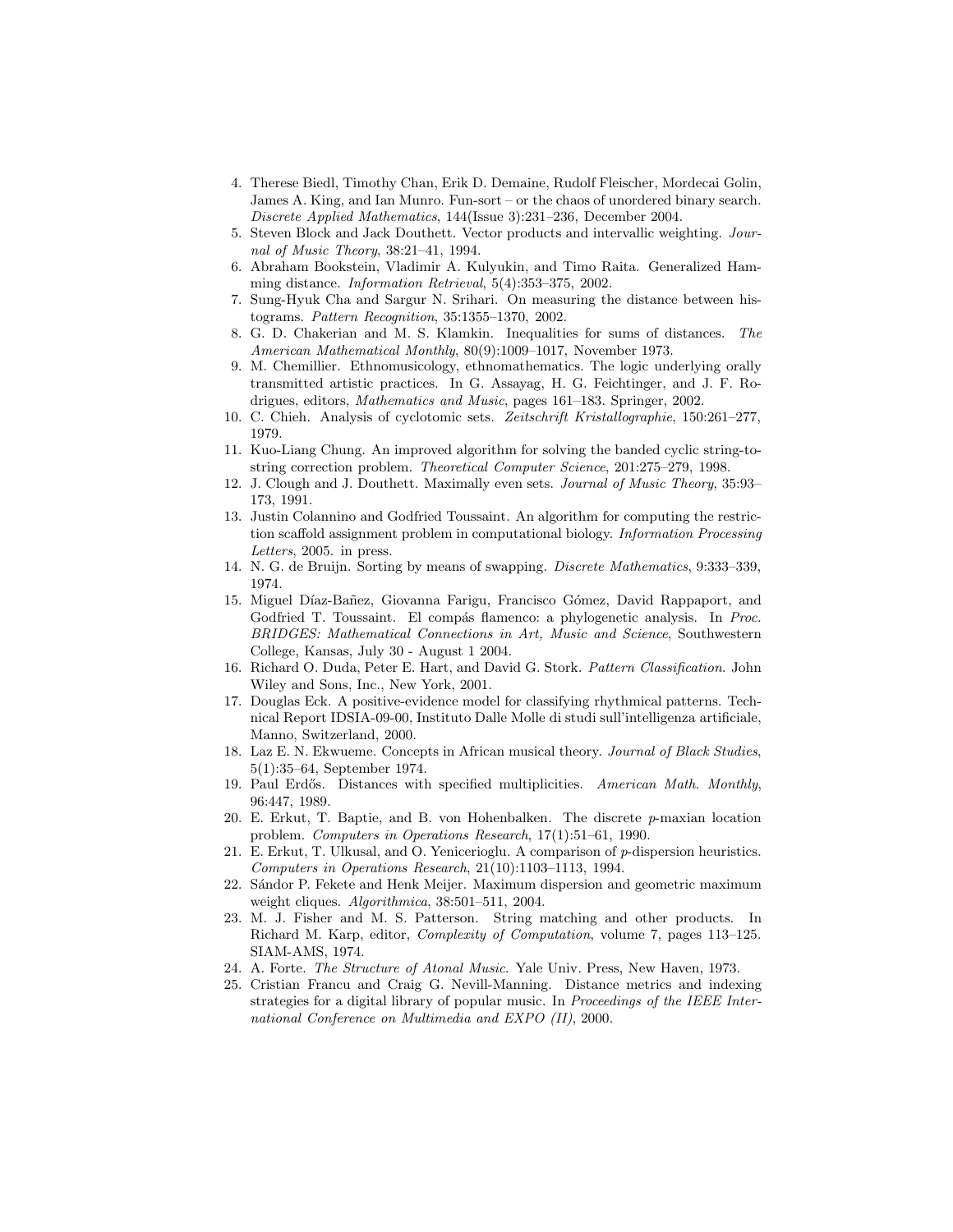- 26. Carlton Gamer. Deep scales and difference sets in equal-tempered systems. In Proceedings of the Second Annual Conference of the American Society of University Composers, pages 113–122, 1967.
- 27. Carlton Gamer. Some combinational resources of equal-tempered systems. Journal of Music Theory, 11:32–59, 1967.
- 28. J. Gregor and M. G. Thomason. Efficient dynamic programming alignment of cyclic strings by shift elimination. Pattern Recognition, 29:1179–1185, 1996.
- 29. D. Gusfield. Algorithms on Strings, Trees, and Sequences: Computer Science and Computational Biology. Cambridge University Press, Cambridge, 1997.
- 30. R. Hassin, S. Rubinstein, and A. Tamir. Approximation algorithms for maximum dispersion. Operations Research Letters, 21:133–137, 1997.
- 31. Timothy A. Johnson. Foundations of Diatonic Theory: A Mathematically Based Approach to Music Fundamentals. Key College Publishing, Emeryville, California, 2003.
- 32. Richard M. Karp and Shou-Yen R. Li. Two special cases of the assignment problem. Discrete Mathematics, 13:129–142, 1975.
- 33. Michael Keith. From Polychords to Pólya: Adventures in Musical Combinatorics. Vinculum Press, Princeton, 1991.
- 34. Paul Lemke, Steven S. Skiena, and Warren D. Smith. Reconstructing sets from interpoint distances. Tech. Rept. DIMACS-2002-37, 2002.
- 35. David Locke. Drum Gahu: An Introduction to African Rhythm. White Cliffs Media, Gilsum, New Hampshire, 1998.
- 36. Justin London. Hearing in Time. Oxford University Press, Oxford, England, 2004.
- 37. Anna Lubiw and Luke Tanur. Pattern matching in polyphonic music as a weighted geometric translation problem. In Proceedings of the Fifth International Symposium on Music Information Retrieval, pages 289–296, Barcelona, Spain, October 2004.
- 38. Maurice Maes. On a cyclic string-to-string correction problem. Information Processing Letters, 35:73–78, 1990.
- 39. Brian J. McCartin. Prelude to musical geometry. The College Mathematics Journal, 29(5):354–370, 1998.
- 40. M. Mongeau and D. Sankoff. Comparison of musical sequences. Computers and the Humanities, 24:161–175, 1990.
- 41. D. OMaidín. A geometrical algorithm for melodic difference. Computing in Musicology, 11:65–72, 1998.
- 42. Keith S. Orpen and David Huron. Measurement of similarity in music: A quantitative approach for non-parametric representations. In *Computers in Music Research*, volume 4, pages 1–44. 1992.
- 43. Fernando Ortiz. La Clave. Editorial Letras Cubanas, La Habana, Cuba, 1995.
- 44. Ilona Palásti. A distance problem of Paul Erdős with some further restrictions. Discrete Mathematics, 76:155–156, 1989.
- 45. F. Pillichshammer. On the sum of squared distances in the Euclidean plane. Arch. Math., 74:472–480, 2000.
- 46. F. Pillichshammer. A note on the sum of distances in the Euclidean plane. Arch. Math., 77:195–199, 2001.
- 47. F. Pillichshammer. On extremal point distributions in the Euclidean plane. Acta. Math. Acad. Sci. Hungar., 98(4):311–321, 2003.
- 48. John Rahn. Basic Atonal Theory. Schirmer, 1980.
- 49. S. S. Ravi, D. J. Rosenkrantz, and G. K. Tayi. Heuristic and special case algorithms for dispersion problems. Operations Research, 42(2):299–310, March-April 1994.